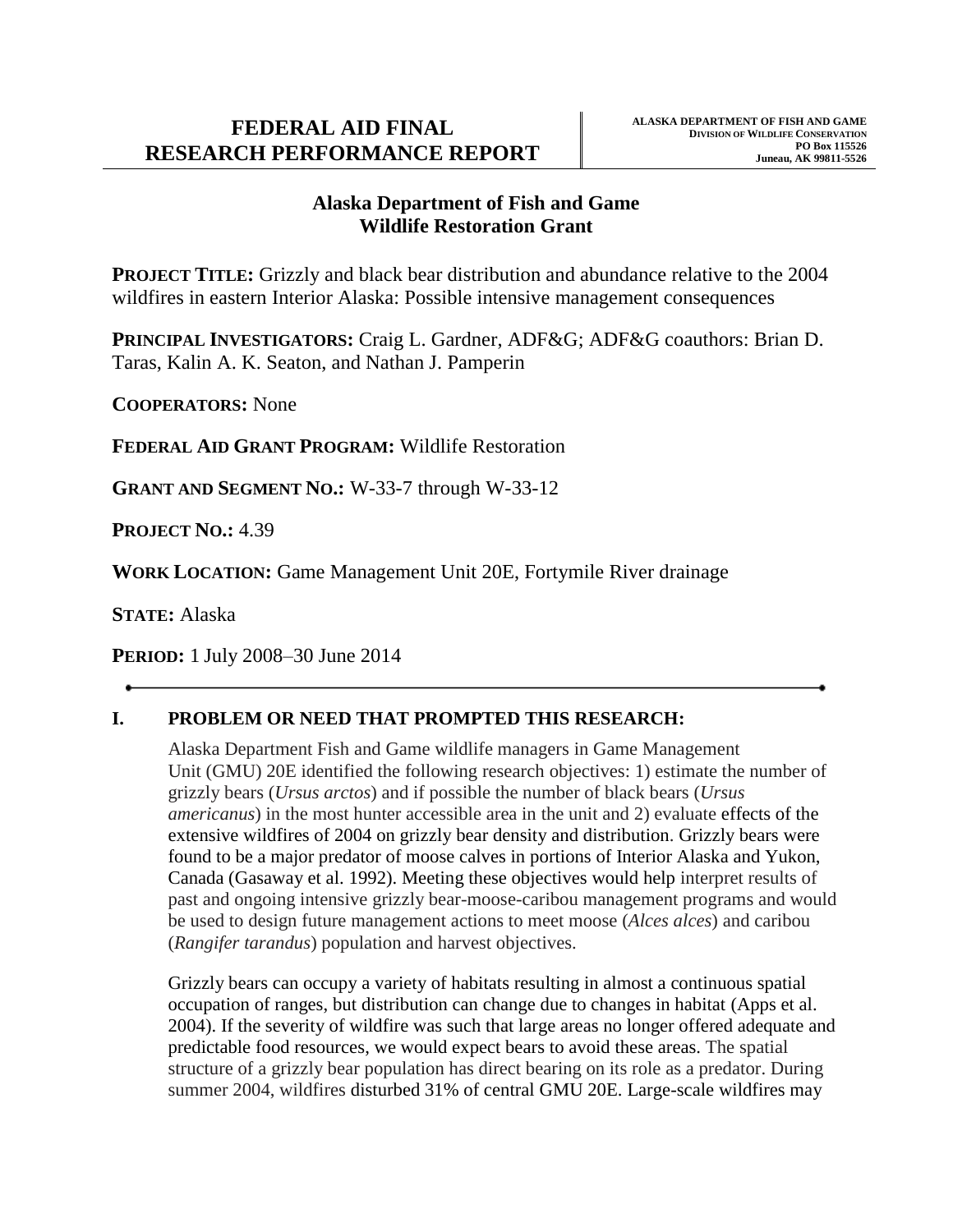effect grizzly bear distribution and predation patterns in GMU 20E and in other areas in the Interior that are prone to wildfire. We needed to assess how population distribution and population trends of bears and moose changed relative to burns. During July 2008– June 2013, we limited our study to evaluating grizzly bear population size, distribution, and movement patterns relative to the 2004 wildfires.

#### **II. REVIEW OF PRIOR RESEARCH AND STUDIES IN PROGRESS ON THE PROBLEM OR NEED:**

A comprehensive predator-prey research study was conducted in central GMU 20E during the mid-1980s (Gasaway et al. 1992). As part of that study, Boertje et al. (1987; unpublished data) radiocollared 31 grizzly bears and monitored den emergence times, home range sizes, distribution and seasonal movement patterns by gender and family associations. Predation by grizzly bears was a major factor limiting moose population growth (Gasaway et al. 1992). Location data indicated that grizzly bears were distributed throughout the area and that all borders of the study area were open to grizzly bear movement (Boertje et al. 1987; unpublished data). Using the direct-count method (Reynolds and Hechtel 1984, Mace and Waller 1998) and after accounting for the lack of geographical closure, Boertje et al. (1987) estimated the minimum and most probable total bear densities to be 14 and 16 bears/1,000 km<sup>2</sup> for 1 May 1986. These results suggested that central GMU 20E supported one of the least dense grizzly bear populations in Interior Alaska (Reynolds and Hechtel 1984).

Since the conclusion of Boertje et al. (1987), wildfires mildly to severely burned 31% of the central GMU 20E during summer 2004 [\(http://fire.ak.blm.gov/predsvcs/maps.php\)](http://fire.ak.blm.gov/predsvcs/maps.php). The wildfires burned a <29 km wide swath through central portion of the unit extending from the southwest to northeast sides (Fig. 1). The effect of this wildfire on grizzly bear abundance and distribution in the control area was not known.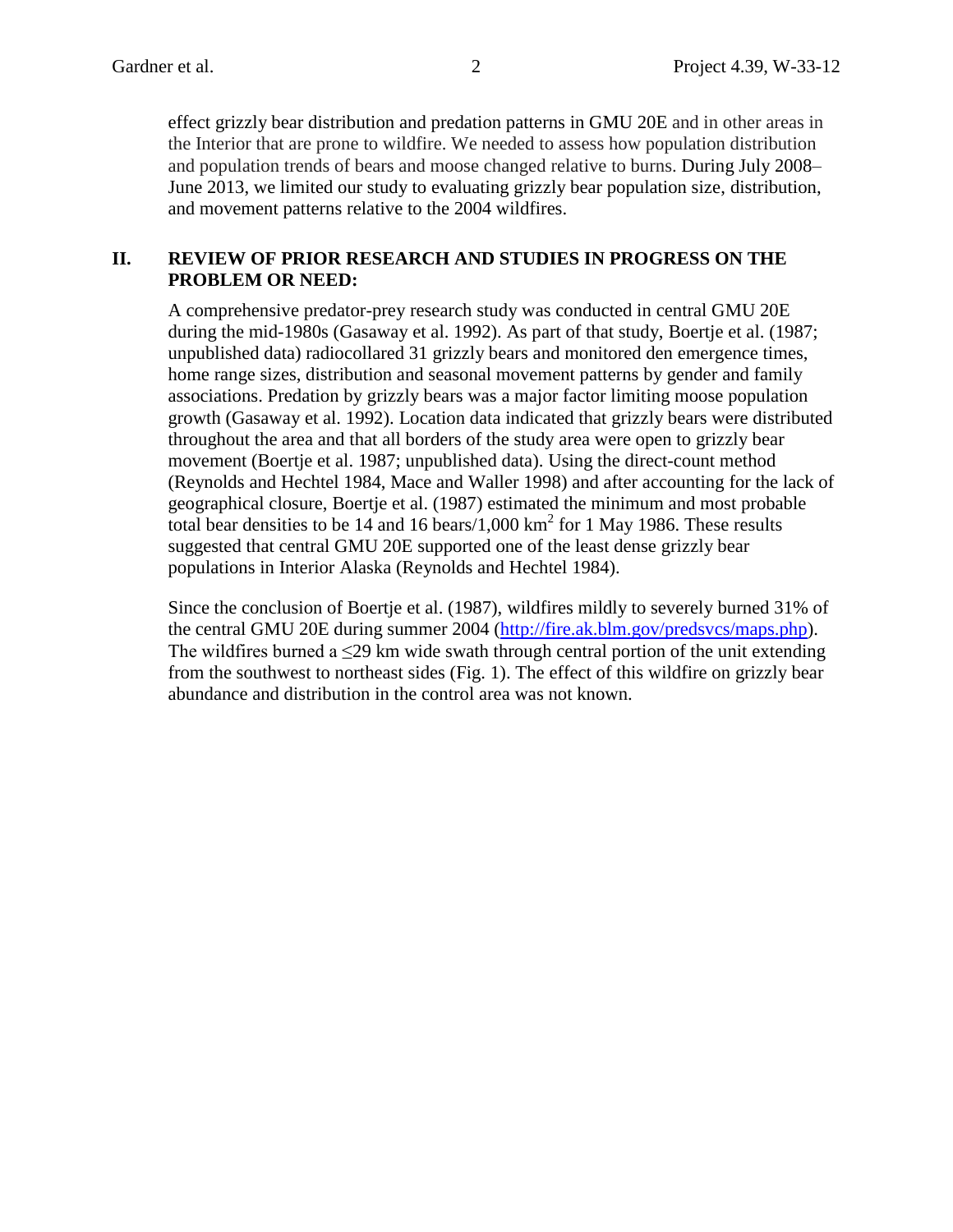

FIGURE 1. Grizzly bear control area in eastern Interior Alaska, USA, including boundary of study area divided into  $1067 \times 7$  km sample units, and the boundary of area burned by the 2004 wildfires.

## **III. APPROACHES USED AND FINDINGS RELATED TO THE OBJECTIVES AND TO PROBLEM OR NEED**

OBJECTIVE 1: Determine the following trends relative to the 2004 wildfires in Unit 20E: 1) grizzly bear population size and distribution and possibly, predation rates on moose calves; 2) moose population size, composition, and trend; and 3) black bear population size and distribution and possibly, predation on moose calves. Develop an intensive management strategy that incorporates findings from this research.

Due to financial limitations, we limited the study to evaluating grizzly bear population size, status, and distribution relative to the 2004 wildfires. We used genetic analysis of hair samples to identify individual grizzly bears to estimate population density and distribution (Woods et al. 1999) in central GMU 20E during 21 May–19 July 2006 (Fig. 1). We further evaluated grizzly bear movement patterns and offspring survival rates by deploying 13 GPS radio collars on 9 female (3 re-collars) and 1 male and 2 VHF collars on 2 males grizzly bears during June 2008–August 2012. We discontinued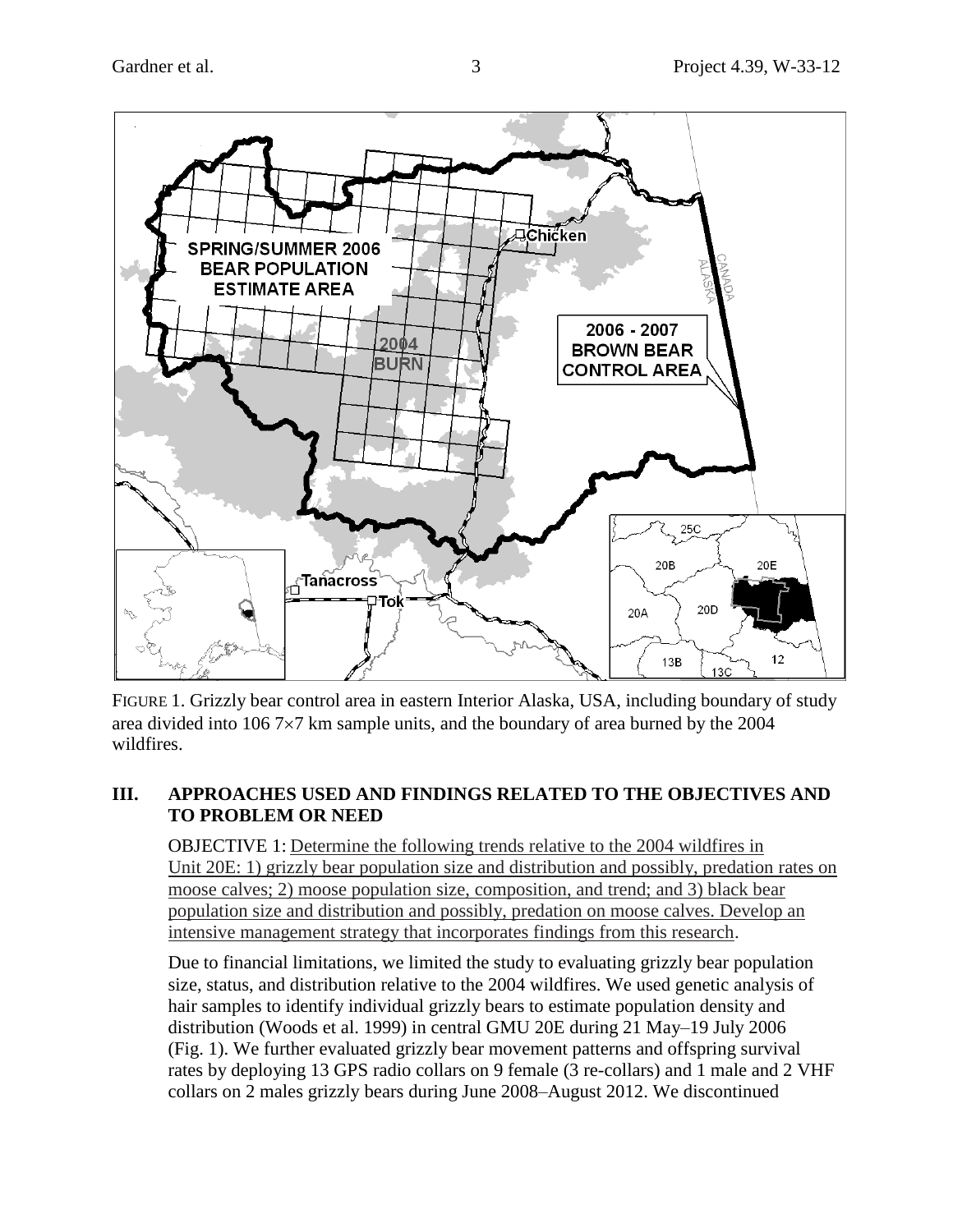collaring males after summer 2009 because 0 of 3 collars deployed on adult males lasted >1 month before radio structural failure.

DNA mark-recapture using hair traps is an effective technique to estimate grizzly bear abundance in forested habitats (Boulanger et al. 2002; Kendall et al. 2008, 2009; Ebert et al. 2010). We incorporated the mark-recapture data into spatially-explicit capture-recapture (SECR) models to estimate density (Efford 2004, Borchers and Efford 2008, Efford et al. 2009, Royle et al. 2009, Gardner et al. 2010, Obbard et al. 2010, Russell et al. 2012, Howe et al. 2013, Royle et al. 2013). Both maximum likelihood (Borchers and Efford 2008, Borchers 2012) and Bayesian (Royle et al. 2009, Gardner et al. 2010) SECR models allow for direct estimates of density, can account for biologically relevant forms of capture heterogeneity, and can yield unbiased population estimates for open systems (Blanc et al. 2013, Efford and Fewster 2013). SECR models resolve problems associated with nonspatial capture-recapture models, specifically the difficulty of defining the area sampled and capture heterogeneity caused by variation in the proximity of animals to trap locations (Royle et al. 2013). However, these models require large samples to prevent inaccurate density estimates with overstated precision (Howe et al. 2013). Limited capture data can cause heterogeneous detection probabilities to go unnoticed and the selection of inappropriate models (i.e., reduced parameter models) is possible (Howe et al. 2013). Overly simple models can cause estimates of density and its precision to be negatively biased and unsuitable for addressing difficult and controversial management decisions. Therefore, the challenge of using SECR models, especially when accounting for individual heterogeneity in low density populations, becomes the acquisition of sufficient data for unbiased and precise estimates (Obbard et al. 2010). Consequently, studies using DNA mark-recapture methods need to be designed to maximize captures relative to cost and logistical constraints.

Our study objective was to produce accurate and precise population estimates adequate for intensive management decisions. Upon completion, it was apparent our density results were most likely biased low and not adequate for sensitive grizzly bear management decisions. The main issue we could not overcome even after using the most current field and modeling methods was that our sample sizes were too low and provided insufficient information to the SECR models. Our DNA hair capture data reflected a reduced catch of family groups. Our small sample of females with offspring resulted in a lack of support for models that accommodated such heterogeneity casting uncertainty on the density and precision estimates. This is disconcerting because the methods we used are often recommended and used to estimate population size of other low density remote large carnivore populations including grizzly bears (Howe et al. 2013). Our results suggest that in low density grizzly bear populations, DNA mark-recapture hair snaring and SECR models may not be effective to estimate density reliably unless there is a secondary source of mark-recapture data (i.e., rub trees, harvest). Without a secondary data source, we strongly caution researchers and managers that density estimates in areas with low numbers of grizzly bears could be misleading.

Our hair trap and radiotelemetry data suggest there was a shift in bear distribution across central GMU 20E caused by the 2004 wildfires. Although imprecise, the estimated point densities for areas unaffected by the 2004 wildfires were about 3 times larger than the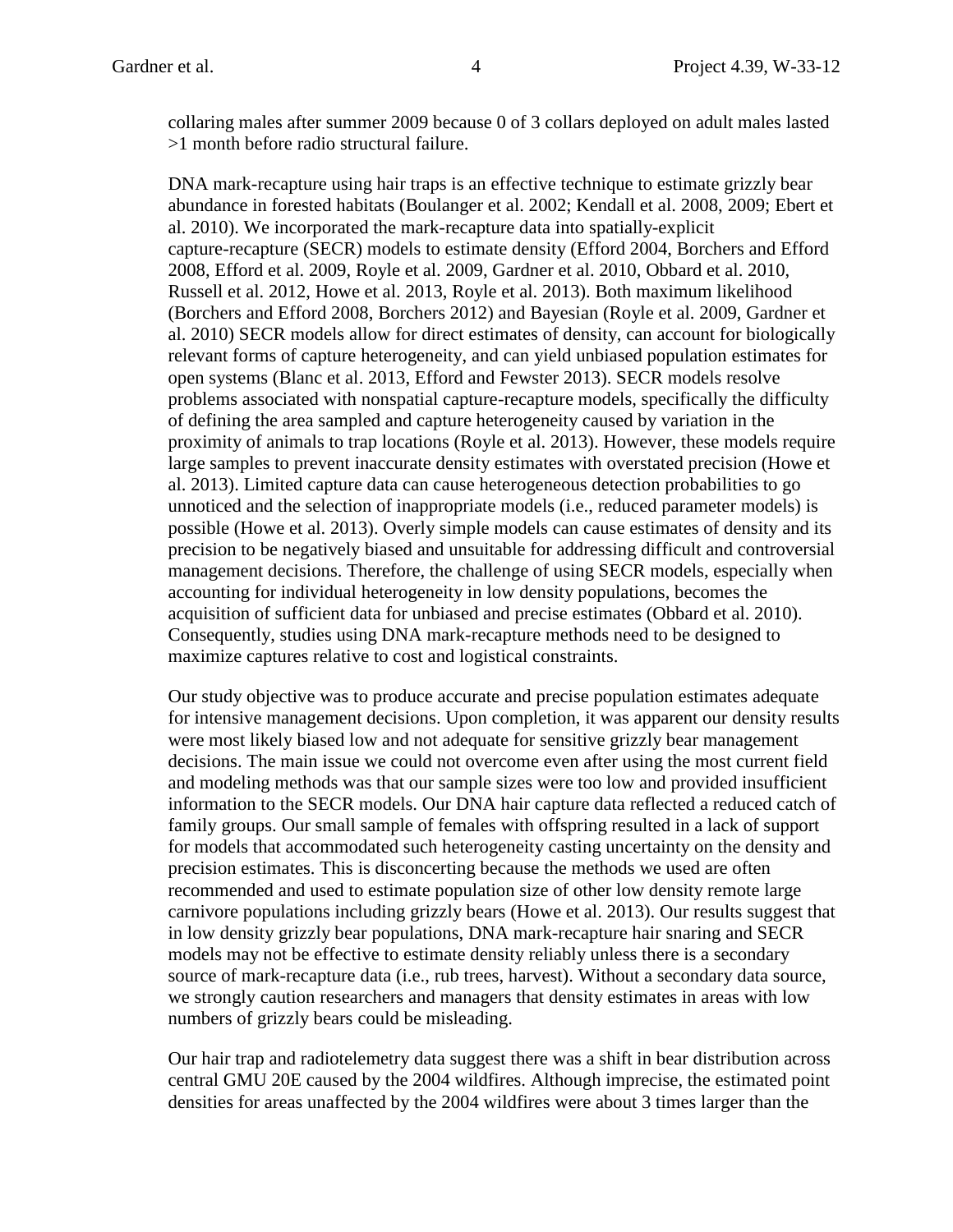density within the burned area (Gardner et al., *In prep*). In contrast, location data collected during the 1980s (Boertje et al. 1987) as well as harvest data collected during 1970–2003 (C. Gardner, ADF&G, unpublished data) support a relatively uniform distribution of grizzly bears across the landscape prior to the 2004 wildfires. We suggest that extensive alteration of habitat caused by wildfire changed the distribution of grizzly bears in the control area. Between the mid-1980s and 2006, the grizzly bear population in the central GMU 20E did not experience substantial changes in climate, in the availability of ungulate food resources, increased harvest, or reduced survival rates (survival remained >90% for adults and 39–40% for cubs; Boertje et al. 1987; Gardner et al., *In press*). We contend that the 2004 wildfires reduced the availability and distribution of optimum foraging patches for grizzly bears increasing the competition for those patches. We found evidence that suboptimum habitat caused most females with cubs to relocate more frequently during the first 6 weeks following den emergence, thereby increasing both the risk of infanticide and energetic demands (Gardner et al., *In press*). Further we did not find evidence of philopatry in central GMU 20E even after concentrating our capture efforts to radiocollar adjacent adult females. Philopatry beyond 3 years of age is common for female grizzly bears resulting in considerable overlap of home ranges among related females (Mace and Waller 1998, Schwartz et al. 2003). We suggest the lack of philopatry was caused by the combination of poor cub survival and possibly by the dispersion of previous matrilineal assemblages due to the extensive wildfires in 2004. If the severity of wildfire was such that large areas no longer offered adequate and predictable food resources, grizzly bear distribution may have shifted and competition for optimal areas may have increased among bears, including related females.

#### **IV. MANAGEMENT IMPLICATIONS**

Bear biologists should use field and modeling methods that fit the habitat and logistical diversities of the study area and the scale and costs of the management questions (Yoccoz et al. 2001). A coefficient of variation (CV) of  $\leq$ 20% is considered adequate for management decisions (Pollock et al. 2002) but in reality, for critical decisions a CV of  $\sim$ 20% is not adequate. Better precision requires larger sample sizes and higher capture probability. Capture probabilities  $\geq$ 20% are needed when population size is  $\leq$ 150 bears to meet the minimum CV recommendation (Boulanger et al. 2002). Our study found that capture probabilities of  $27-33\%$  in a population of  $\langle 100 \text{ bears in an open system were}$ insufficient to produce precision estimates informative to managers. In low density areas, we contend that precision is more dependent on overall capture numbers and adequate capture of age and family groups rather than capture probability per se. Considering the high costs necessary to conduct a DNA mark–recapture population estimate and the difficulty of obtaining the necessary number of captures to obtain a sufficiently precise estimate, we question if the traditional trapping method using a systematic trapping grid with trap spacing of  $\geq$ 7 km is adequate to address management questions for low density, remote, open populations where multiple data sources are not available. For these areas, more efficient sampling schemes must be developed or it is likely that females with cubs will be undersampled causing estimates to be negative biased. In some situations, field techniques and models that do not adequately account for individual heterogeneity and result in an underestimate may be acceptable (Howe et al. 2013). However, when conducting a bear control program, accurate estimates of the number of bears is essential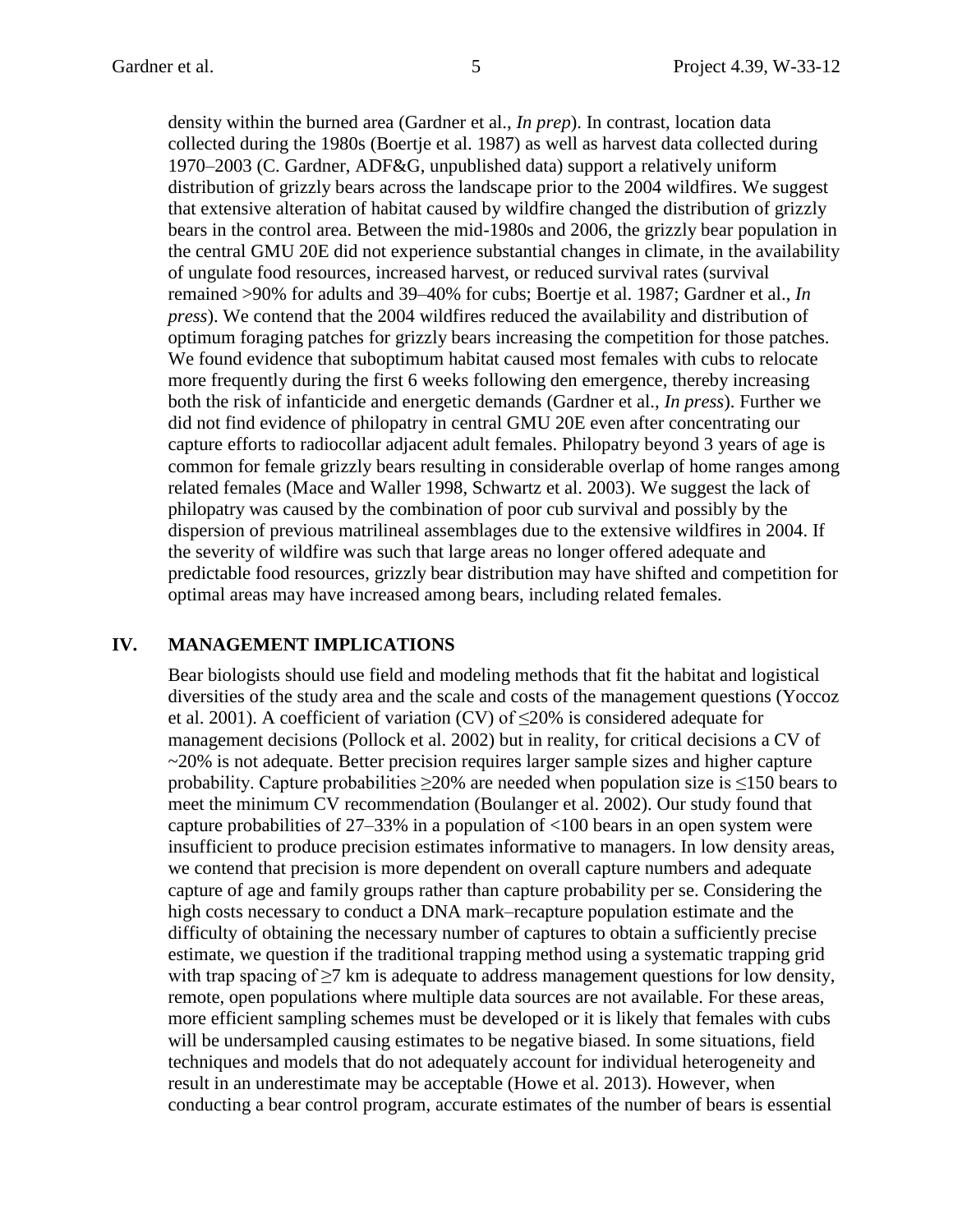to ensure that the necessary number of bears are removed to benefit ungulate survival and enough bears remain for recovery.

#### **V. SUMMARY OF WORK COMPLETED ON JOBS IDENTIFIED IN ANNUAL PLAN FOR LAST SEGMENT PERIOD ONLY**

JOB/ACTIVITY 1A: Conduct literature review.

We conducted biweekly literature searches for population estimate studies using DNA-based mark/recapture sampling and models. We also searched for publications on grizzly bear movement patterns, habitat use, and survival.

JOB/ACTIVITY 1G: Data analysis and reporting.

We submitted one manuscript entitled "Movement patterns and space use of maternal grizzly bears influence cub survival in Interior Alaska" to *Ursus*. We have a second paper in prep entitled "Sampling design and modeling challenges for estimating abundance and density of a remote, low density and geographically open grizzly bear population" which we will submit for publication.

## **VI. ADDITIONAL FEDERAL AID-FUNDED WORK NOT DESCRIBED ABOVE THAT WAS ACCOMPLISHED ON THIS PROJECT DURING THE LAST SEGMENT PERIOD, IF NOT REPORTED PREVIOUSLY**

None.

## **VII. PUBLICATIONS**

#### Literature Cited:

- ADAMS, L. G., R. O. STEPHENSON, B. W. DALE, R. T. AHGOOK, AND D. J. DEMMA. 2008. Population dynamics and harvest characteristics of wolves in the central Brooks Range, Alaska. Wildlife Monographs 170.
- APPS, C. D., B. N. MCCLELLAN, J. G. WOODS, AND M. F. PROCTOR. 2004. Estimating grizzly bear distribution and abundance relative to habitat and human influence. Journal of Wildlife Management 68:138–152.
- BLANC, L., E. MARBOUTIN, S. GATTI, AND O. GIMENEZ. 2013. Abundance of rare and elusive species: empirical investigation of closed versus spatially explicit capture-recapture models with lynx as a case study. Journal of Wildlife Management 77:372–378.
- BOERTJE, R. D., W. C. GASAWAY, D. V. GRANGAARD, D. G. KELLEYHOUSE, AND R. O. STEPHENSON. 1987. Factors limiting moose population growth in Subunit 20E. Alaska Department Fish and Game, Division of Game, Research Progress Report 1 July 1985–30 June 1986, Federal Aid in Wildlife Restoration Job 1.37R, Juneau.
- BORCHERS, D. L. 2012. A non-technical overview of spatially explicit-recapture models. Journal of Ornithology 152:435–444.
- BORCHERS, D. L., AND M. G. EFFORD. 2008. Spatially explicit maximum likelihood methods for capture recapture studies. Biometrics 64:377–385.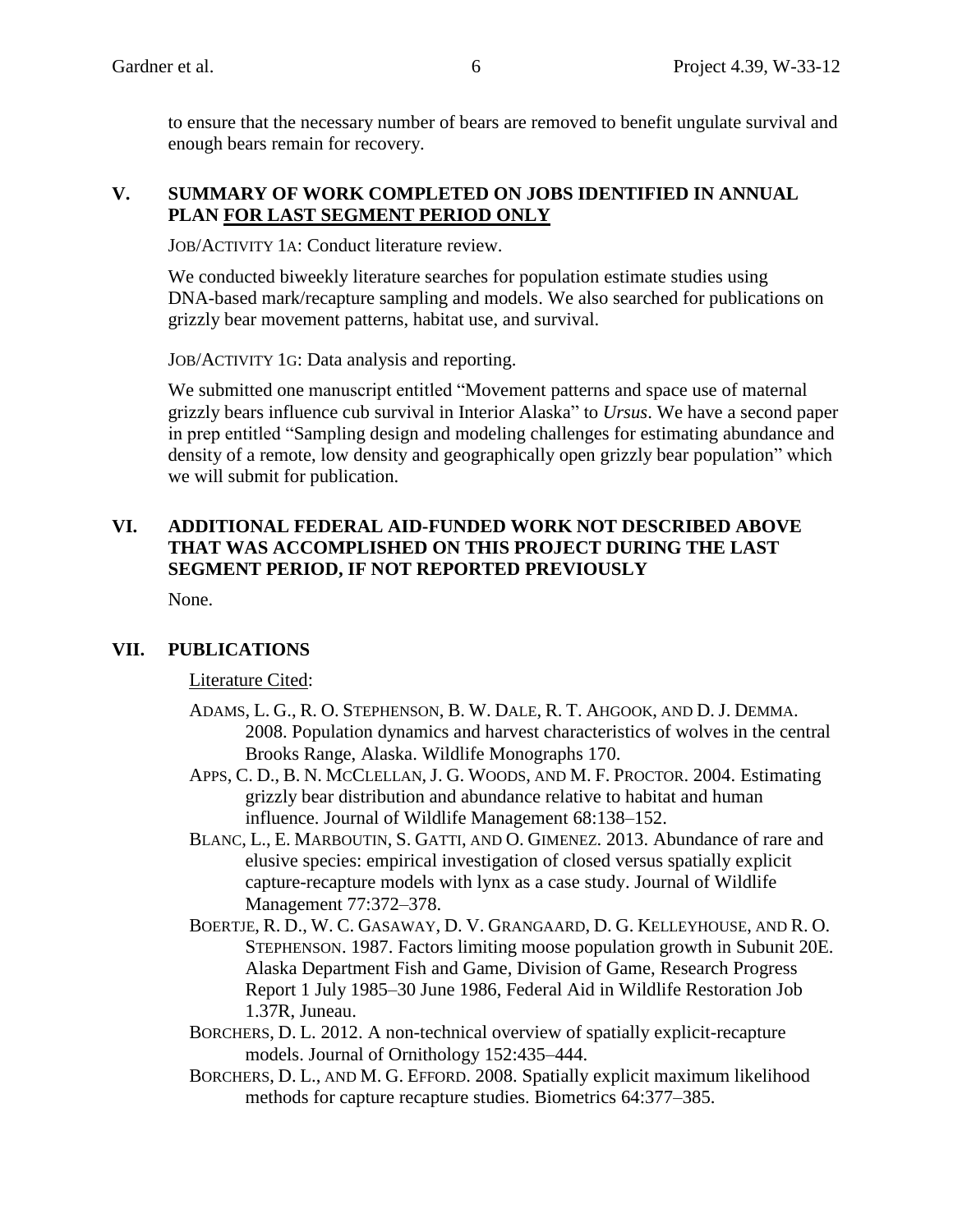- BOULANGER, J., G. C. WHITE, B. N. MCLELLAN, J. WOODS, M. PROCTOR, AND S. HIMMER. 2002. A meta-analysis of grizzly bear DNA mark-recapture projects in British Columbia, Canada. Ursus 13:137–152.
- EBERT, C. F. KNAUER, I. STORCH, AND U. HOHMANN. 2010. Individual heterogeneity as a pitfall in population estimates based on non-invasive genetic samplingreview and recommendations. Wildlife Biology 16:225–240.
- EFFORD, M. G. 2004. Density estimation in live-trapping studies. Oikos 106:598–610.
- EFFORD, M. G., D. L. BORCHERS, AND A. E. BYROM. 2009. Density estimation by spatially explicit capture recapture: Likelihood-based methods. Pages 255–269 [*In*] D. L. Thompson, E. G. Cooch, and M. J. Conroy, editors. Modeling demographic processes in marked populations. Springer, New York, New York.
- EFFORD, M. G., AND R. M. FEWSTER. 2013. Estimating population size by spatially explicit capture-recapture. Oikos 122:918–928.
- GARDNER, B., J. A. ROYLE, M. T. WEGAN, R. E. RAINBOLT, AND P. D. CURTIS. 2010. Estimating black bear density using DNA data from hair snares. Journal of Wildlife Management 74:318–325.
- GASAWAY, W. C., R. D. BOERTJE, D. V. GRANGAARD, D. G. KELLEYHOUSE, R. O. STEPHENSON, AND D. G. LARSEN. 1992. The role of predation in limiting moose at low densities in Alaska and Yukon and implications for conservations. Wildlife Monographs 120.
- HOWE, E. J., M. E. OBBARD, AND C. J. KYLE. 2013. Combining data from 43 standardized surveys to estimate densities of female American black bears by spatially explicit capture–recapture. Population Ecology 55:595–607.
- KENDALL, K. C., J. B. STETZ, J. B. BOULANGER, A. C. MACLEOD, D. PAETKAU, AND G. C. WHITE. 2009. Demography and genetic structure of a recovering grizzly bear population. Journal of Wildlife Management 73:3–17.
- KENDALL, K. C., J. B. STETZ, D. A. ROON, L. P. WAITS, J. B. BOULANGER, AND D. PAETKAU. 2008. Grizzly bear density in Glacier National Park, Montana. Journal of Wildlife Management 72:1693–1705.
- MACE, R. D., AND J. S. WALLER. 1998. Demography and population trend of grizzly bears in the Swan Mountains, Montana. Conservation Biology 12:1005–1016.
- OBBARD, M. E., E.J. HOWE, AND C. J. KYLE. 2010. Empirical comparison of density estimators for large carnivores. Journal of Applied Ecology 47:76–84.
- POLLOCK, K. H., J. D. NICHOLS, T. R. SIMONS, G. L. FARNSWORTH, L. L. BAILEY, AND J. R. SAUER. 2002. Large scale wildlife monitoring studies: statistical methods for design and analysis. Environmetrics 13:105–119.
- REYNOLDS, H. V., AND J. L. HECHTEL. 1984. Structure, status, reproductive biology, movement, distribution, and habitat utilization of a grizzly bear population. Alaska Department of Fish and Game, Division of Game, Research Final Report 1 July 1979–30 June 1983, Federal Aid in Wildlife Restoration Job 4.14R, Juneau.
- ROYLE, J. A., R. B. CHANDLER, K. D. GAZENSKI, AND T. A. GRAVES. 2013. Spatial capture-recapture models for jointly estimating population density and landscape connectivity. Ecology 94:287–294.